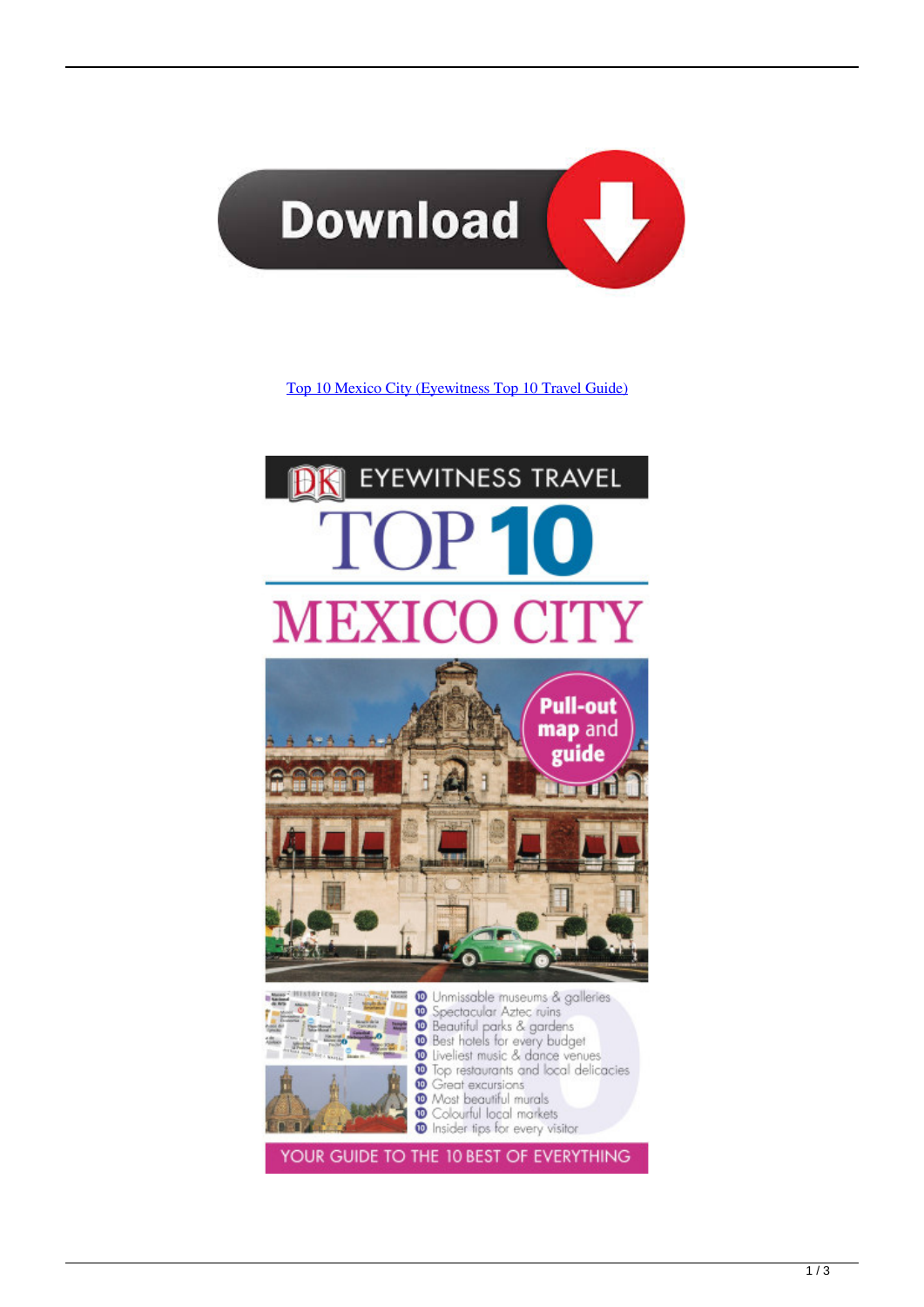[Top 10 Mexico City \(Eyewitness Top 10 Travel Guide\)](http://bytlly.com/189den)